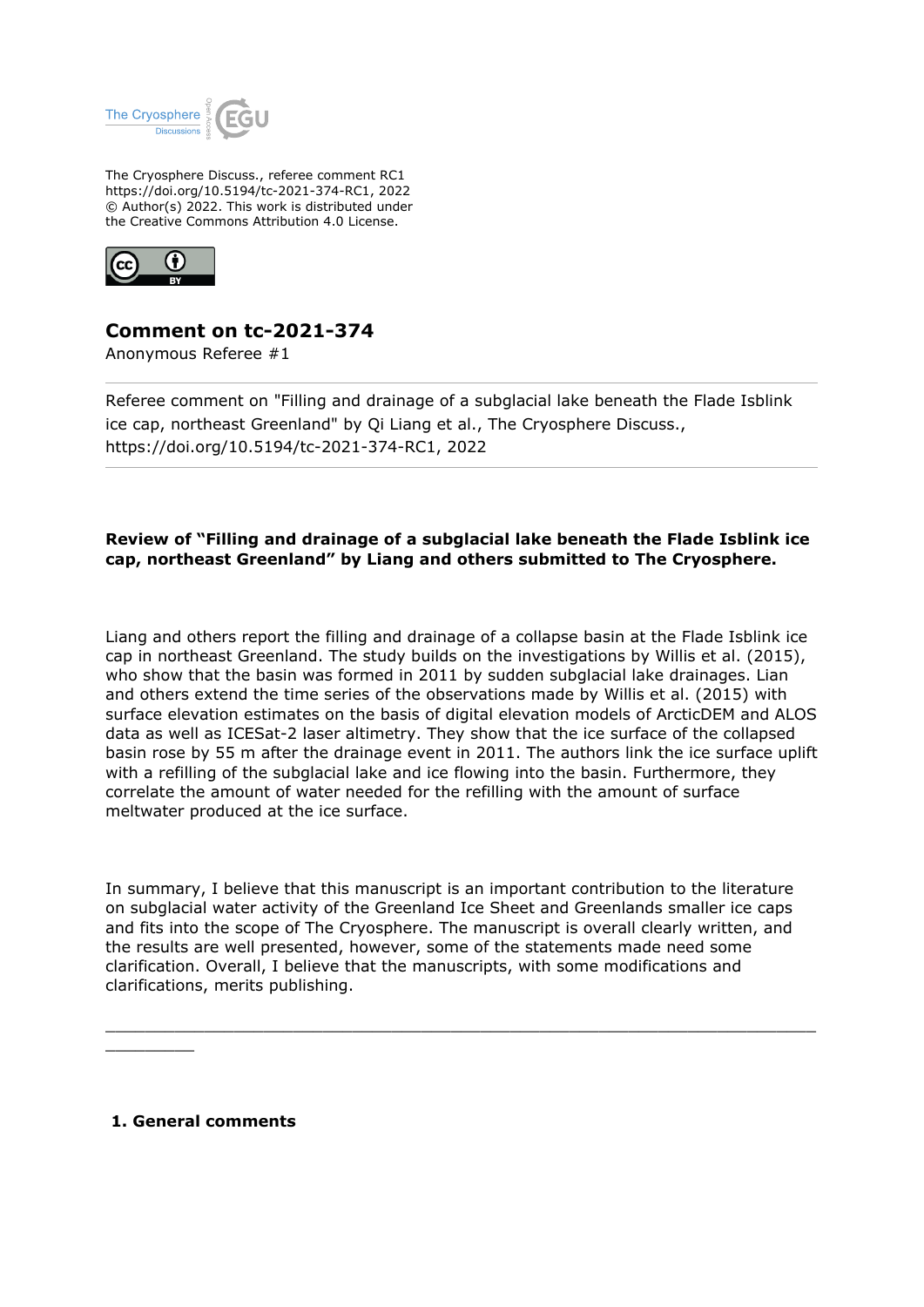The scientific quality of the work presented is generally strong, with good associated analysis and discussion. The methodology is almost completely inspired by the Willis et al. (2015) paper, which is probably not very innovative but has the advantage that it is an appropriate continuation of the observations made at this ice cap. Furthermore, the methods are in most parts clearly described, which enable others to reproduce the results. The figures are of good quality and appropriate. The paper structure is generally easy to follow and is mostly clearly written and clear in its conclusions.

## **Main points:**

#### **1) Introduction**

The introduction provides useful information about the study region and subglacial lakes in Greenland. However, I think a paragraph describing the versatile methods, which have been used to detect subglacial lake activity (even though most of them are located in Antarctica) should also be introduced here to give the reader an impression of what is available and what you are using in your study. In addition to laser altimetry and DEMs it would be useful to complement these two methods with:

- SAR tracking e.g., Joghin et al. (2016); https://doi.org/10.1002/2016GL070259
- InSAR: Neckel et al. (2021); https://doi.org/10.1029/2021GL094472 and Gray et al. (2005); https://doi.org/10.1029/2004GL021387

#### **2) Figure 2**

This is a great figure and shows that the authors have put a lot of thought into how they present their results. However, there is a lot of information and a lot of lines with all colours of the colour spectrum. I have a suggestion on how the results you describe maybe a little bit easier to visualize:

- What about if subfigures (b-e) are split into two columns, where you show in the left column the same style of figure, but only showing the ice surface rise until 2019. In the second column, you can show then the ice surface subsidence and the following uplift in 2020.
- For the plots in the right column, you could still show the lines from the uplift before 2019 in slight grey or so in the background. This might be a way to disentangle the two processes you describe: the steady uplift and the sudden drainage in 2019 and continuous filling thereafter.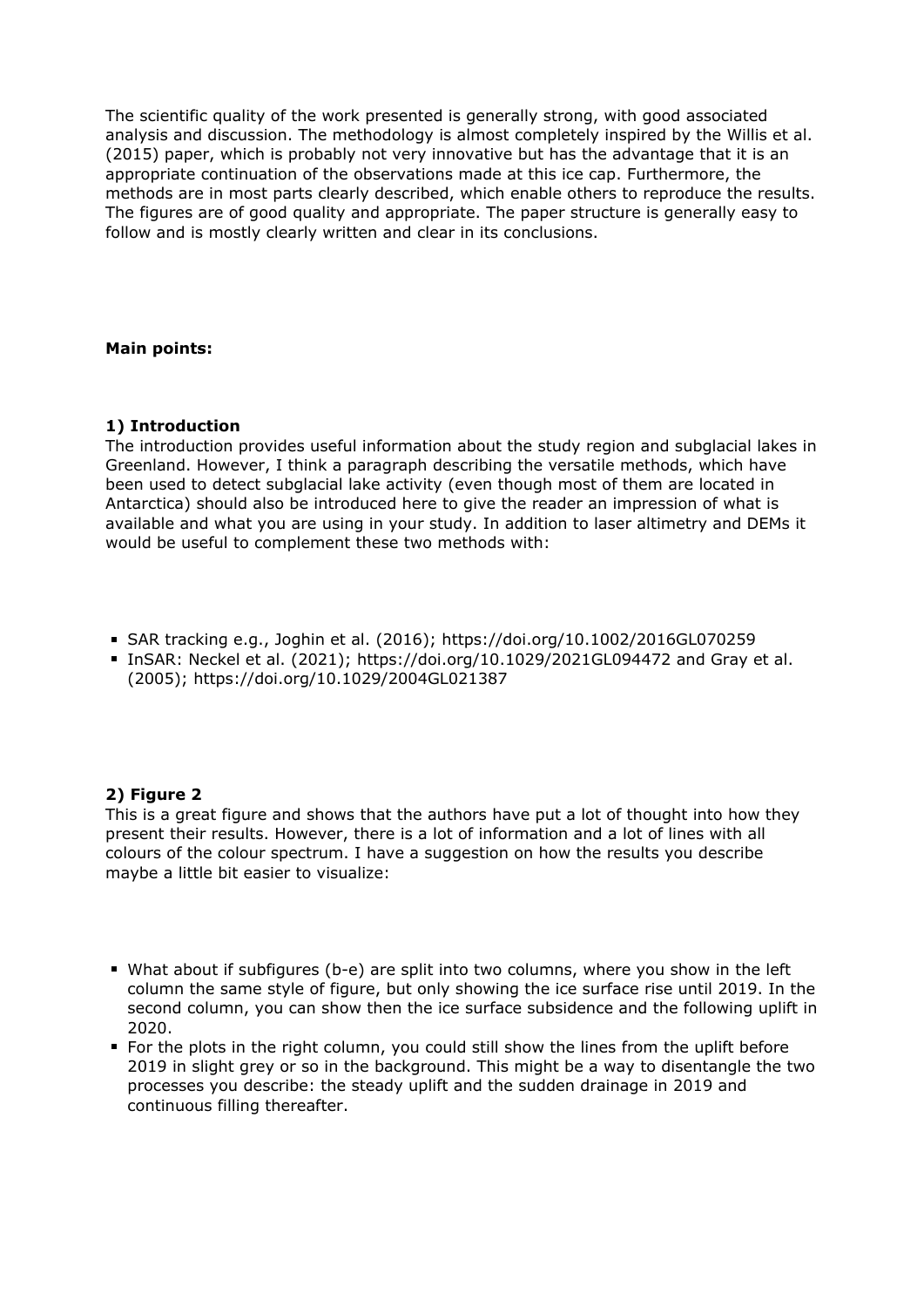**3)** Throughout the manuscript, not enough attention is paid to the fact that the Flade Isblink ice cap is not directly connected to the rest of the Greenland Ice Sheet. Here it should be ensured that this is generally separated and argued in such a way that the results and interpretations of this study, however, can of course be applied to the Greenland Ice Sheet and are thus definitely very helpful.

#### **4) Ice inflow into the basin**

One thing in the manuscript that I found difficult to understand was the idea that "volume change is mainly caused by ice inflow into the basin" (L109). I finally understood this, when I read the paper of Whillis et al. (2015) where it is explained a little bit better. So that means that the ice inflow that you talk about in your paper is related to the subsidence that occurs around the basin outline in your 1.5m buffer as indicated in Figure 2a. And the most likely interpretation is that this negative volume flows into the basin (because where else should it go). If this is what you mean, I have the following recommendations:

- **Please explain a little bit better what you mean by "inflow into the basin" and that this** concept is taken from the Whillis et al. (2015) manuscript.
- I think it would also be helpful to (for example) plot the 1.5 km buffer in Figure 2a and also visualize with an arrow that all the blue area (the subsidence) is the volume that flows into the basin.

# **5) Treatment of ice surface flow velocity analysis after the lake drainage** (e.g.

L127-129 and Figure 6c,d):

I think the analysis of ice velocity variations after the drainage event should be done along a flow line instead of a single point location. At the moment we can just see that "somewhere" downstream of the lake the velocity increased, which makes me very curious what happened up- and downstream of this location (and more importantly when!).

**6)** There is a slight inconsistent usage of the term "Greenland Ice Sheet" and its abbreviation "GrIS". Please make this consistent:

- "Greenland ice sheet" vs. "Greenland Ice Sheet"
- "GrIS" vs. "the GrIS"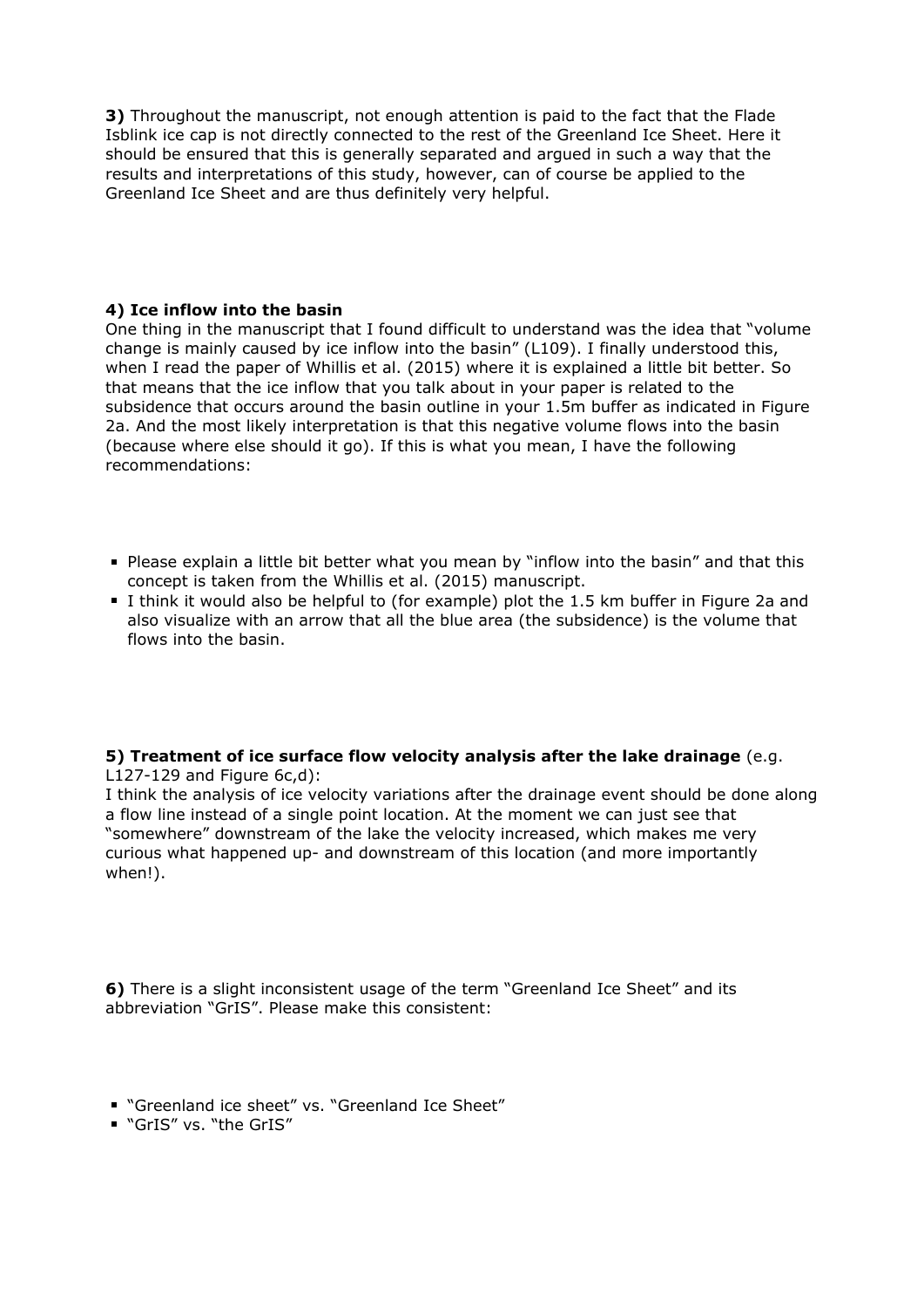**7)** Overall the language of the manuscript is clear, but I have the impression that the grammar is not always correct. This should be checked by a native English speaker.

 $\_$  , and the set of the set of the set of the set of the set of the set of the set of the set of the set of the set of the set of the set of the set of the set of the set of the set of the set of the set of the set of th

## **2. Specific comments**

 $\mathcal{L}=\mathcal{L}$ 

**L38-49:** Please update the paragraphs information of the current knowledge and database of subglacial lakes in Greenland by the findings of the recent review of Livingstone et al. (2022):

Livingstone, S. J., Li, Y., Rutishauser, A., Sanderson, R. J., Winter, K., Mikucki, J. A., et al. (2022). Subglacial lakes and their changing role in a warming climate. Nature Reviews Earth & Environment, 1–19. https://doi.org/10.1038/s43017-021-00246-9

**L56:** Reference "(Willis et al., 2015)" without brackets.

**L57:** "DEM" is not defined anywhere. Although most of the readers might know what it stands for, it would be good to define it here once.

**L59:** "[...] this subglacial lake is under the ice cap [...]" should be "[...] this subglacial lake is **located** under the ice cap [...]"

**L234:** You state that "The repeat filling and drainage of the subglacial lake is on the scale of  $\sim$ 8 years". However, then you state later that the lake was probably not completely full in the 2019 drainage event. Also when I have a look at Figure 3 I do not fully have the impression that the small drainage event in 2019 would allow speaking of a real cyclicity of filling and drainage of the lake. I agree that "something happened" in 2019, but when I compare this to the original collapse basin surface in Figure 2, I have more the feeling that the 2019 event was a small outburst, but still in the "filling process" (what you also state later in the conclusions as "partial drainage". You do later argue that "the repeat filling and drainage is not only decided by the volume of water stored in the subglacial lake but also may be controlled by meltwater input … and bedrock relief …". However, all this is still very speculative, hence, I recommend removing this statement about the "repeat filling drainage cycle of 8 years".